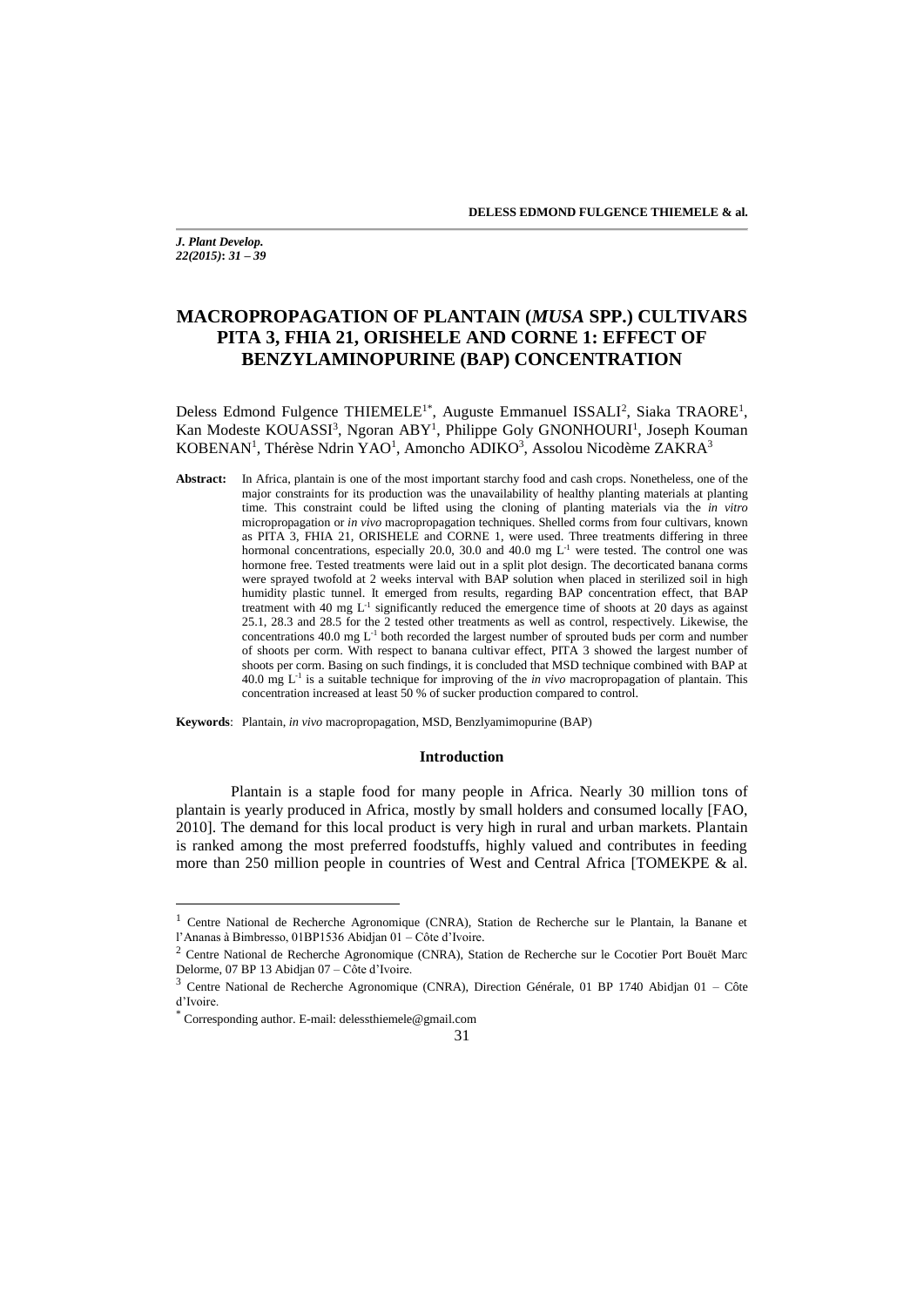2011]. It is also a major source of income for many people and actors in the supply chain in the rural and urban sectors [JACOBSEN & al. 2004].

In spite of its great socioeconomic importance, the cultivation of the crop has however never satisfied the domestic demands. Low production is due to pest and disease constraints such as, among others, nematodes [FOGAIN, 2000]. Likewise, banana weevils, and foliar diseases such as black leaf streak caused by (*Mycosphaerella fijiensis*) are part of these constraints. Such a situation is aggravated by poor agronomic practices.

Plantain as parthenocarpic and seedless is traditionally propagated by planting corms and suckers. Suckers are traditionally used by farmers as planting materials coming from their own plantations. Theses suckers are most of time affected with pests (e.g., nematodes and weevils) and diseases (e.g. viruses such as banana bunchy top, banana streak). The suckering ability of plantain is very low with an average of about 3 suckers per year per stool depending on agro-climatic conditions and cropping practices [JOAB, 2004]. The lack and poor quality of planting materials are threatening plantain production and limit the expansion of plantations [DZOMEKU  $\&$  al. 2014]. The quantity and quality of the planting material are major factors for successful crop production [TENKOUANO & al. 2006]. This could be achieved through clonal planting materials obtained via the *in vitro* micropropagation or *in vivo* macropropagation techniques. *In vivo* macropropagation is an alternative technique for mass production of banana planting materials under *in vivo* conditions [KWA, 2003]. Compared to the *in vitro* one, this technique is relatively simple, less expensive and provides in a short period pest-free and genetically identical plantlets [KINDIMBA & MSOGOYA, 2014].

The *multiplication sur souches décortiquées* (MSD) is one of methods of banana for *in vivo* macropropagation technique. This method exploits the entire potential of the corms to produce large quantities of healthy planting materials within a short period from secondary buds [KWA, 2003; NJUKWE & al. 2005; MSOGOYA & MWAKISITU, 2014]. Nevertheless, information about the response of plantain to MSD method in combination with BAP at different concentrations is hardly known. Benzylaminopurine is an adeninebased cytokinin popularly used for *in vitro* induction of axillary and adventitious shoots in banana [KALIMUTHA & al. 2007; BHOSALE & al. 2011; DEVENDRAKUMAR & al. 2013] and rarely used for *in vivo* macropropagation [KINDIMBA & MSOGOYA, 2014]. The testing of this technique in combination with BAP at different concentrations might allow the identifying of a concentration which may trigger strong production of suckers from corms as a function of cultivars. The objective of this study was to evaluate the effect of BAP concentration on *in vivo* proliferation technique (MSD) of 4 cultivars tested.

#### **Materials and methods**

### *Plant material, culture preparation and conditions*

The study was carried out in 2012 and repeat in 2013 during 6 months at the Centre National de Recherche Agronomique (CNRA, Côte d'Ivoire), Azaguie Station, at 05°18'N and 04°09'W, 20 m above sea level. Four cultivars were used in this study. The CORNE 1 (False Horn) and ORISHELE (False Horn) are triploid plantains (*Musa* spp. AAB group) and are the most important varieties popularly grown in Côte d'Ivoire. The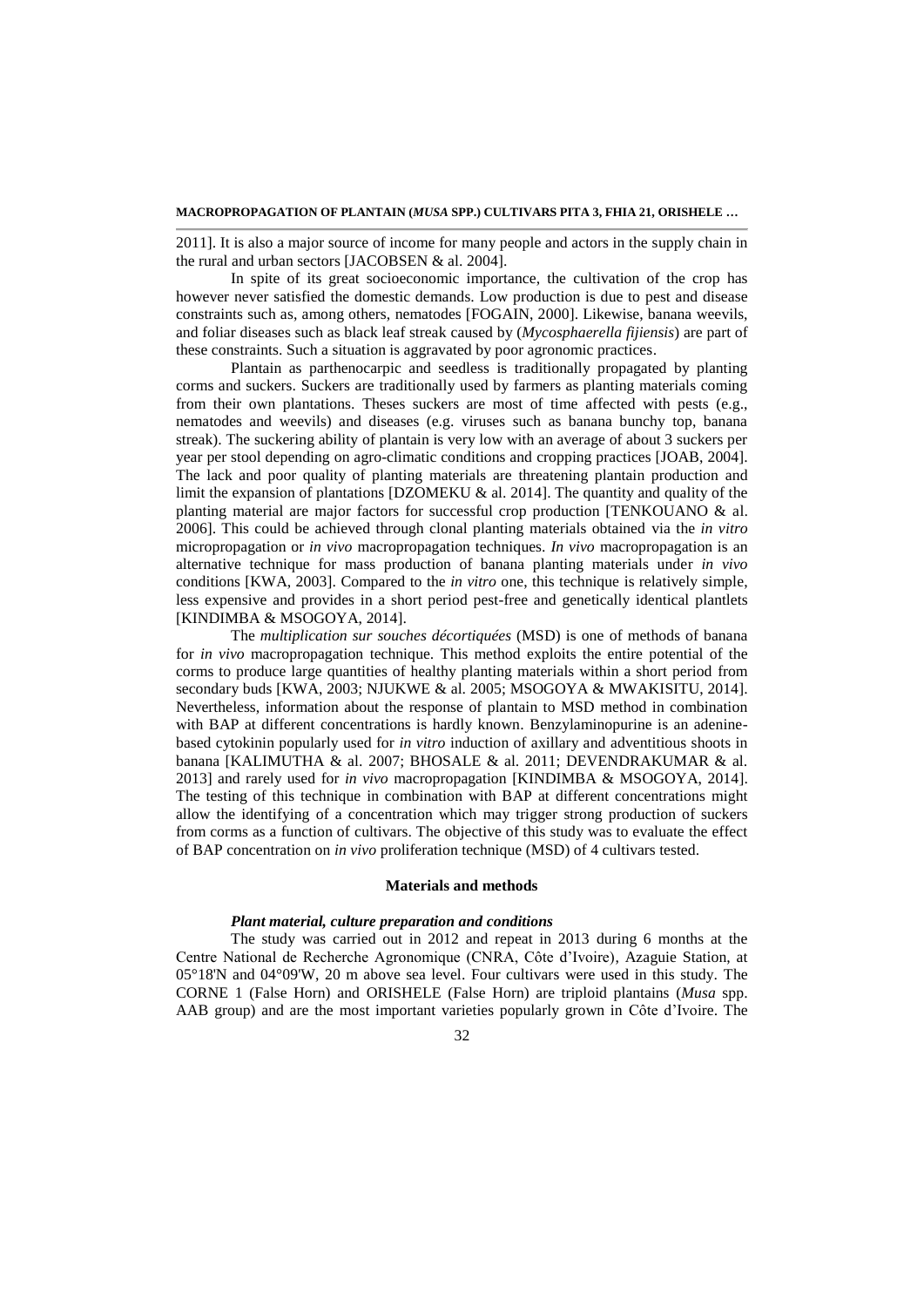FHIA 21 and PITA 3 are plantain-like hybrids belonging to the genome group AAAB with a ploidy level of 4x. FHIA 21 and PITA 3 hybrids are respectively crossed between AAB Plantain cv. AVP-67 x SH-3142 and AAB Plantain cv. Obino l'Ewaï x Calcutta 4. Ten corms of plant mother of each cultivar of 8 months were carefully removed from field grown banana plant. Corns weighing between 7 and 8 kg were used for the experiment. The corms were cleaned, pared to remove roots. The leaf sheathes of the corms were carefully stripped away one by one, to expose axillary buds nodes at the basis of each leaf (Fig. 1). The apical meristem of each corm was destroyed by decortication to overcome the apical dominance. The materials generated were planted 5cm deep in sterilized soil in high humidity plastic tunnel with temperature of 25–30 °C.

### *Experimental design*

Two factors, namely cultivar and hormonal (BAP) concentration, each with 4 variants, were used. In all, 8 treatments, obtained from combination of the variants of 2 aforesaid factors, were repeated threefold and laid out in a split plot design. A replication consisted of 10 corms of each cultivar. Banana cultivars were the main plot factor while BAP concentrations  $(0.0, 20.0, 30.0, 30.0, 40.0, \text{mg } L^{-1})$  were the sub-plot factor. The decorticated banana corms were pulverized by 10 ml of each BAP concentration twofold at 1 week interval. Irrigation was regularly carried out to maintain moist environment.

# *Data collection and statistical analysis*

Seven variables were measured. These were : i) the number of days to first shoot or sucker emergence, ii) the number of sprouted buds per corm, iii) the number of shoots per corm, iv) the shoot height, v) the shoot collar girth, vi) the number of roots per shoot and vii) number of leaves per shoot. The collected data were analysed using STATISCA 6.0 software. The Bartlett's test for equality of variance of sub-populations analysed as well as that of Shapiro-Wilks for normality of the distributions of measured variables were used. These tests were performed prior to analysis of variance (ANOVA). Means were separated according to Student-Newman-Keuls' test at 0.05 probability.

### **Results and discussion**

Under field conditions, suckers production by plantains is very low. Indeed, in spite of the presence of several axillary buds, they produced only about 10 suckers during the crop cycle due to apical dominance. Even if, the apical dominance is removed at flowering, often it is only few of the primary buds that develop into daughter suckers. However, with this MSD technique, several of axillary buds could be activated to sprout as healthy seedlings for planting. The same result could be obtained with the PIBS (Plants Issus de Bourgeons Secondaires) technique [KWA, 2003; DZOMEKU & al. 2014]. The results of our study revealed a significant effect of BAP concentration on axillary buds activation. The number of axillary buds activated significantly ( $P \le 0.05$ ) increased as BAP concentration increased from 0.0 to 40.0 mg  $L^{-1}$  (Tab. 1). BAP at 40.0 mg  $L^{-1}$  resulted in the largest number of sprouted buds of 12.4 buds per corm followed by BAP at 30.0, 20.0 and  $0.0$  mg L<sup>-1</sup> with 9.9, 8.5, and 7.0 sprouted buds per corm, respectively.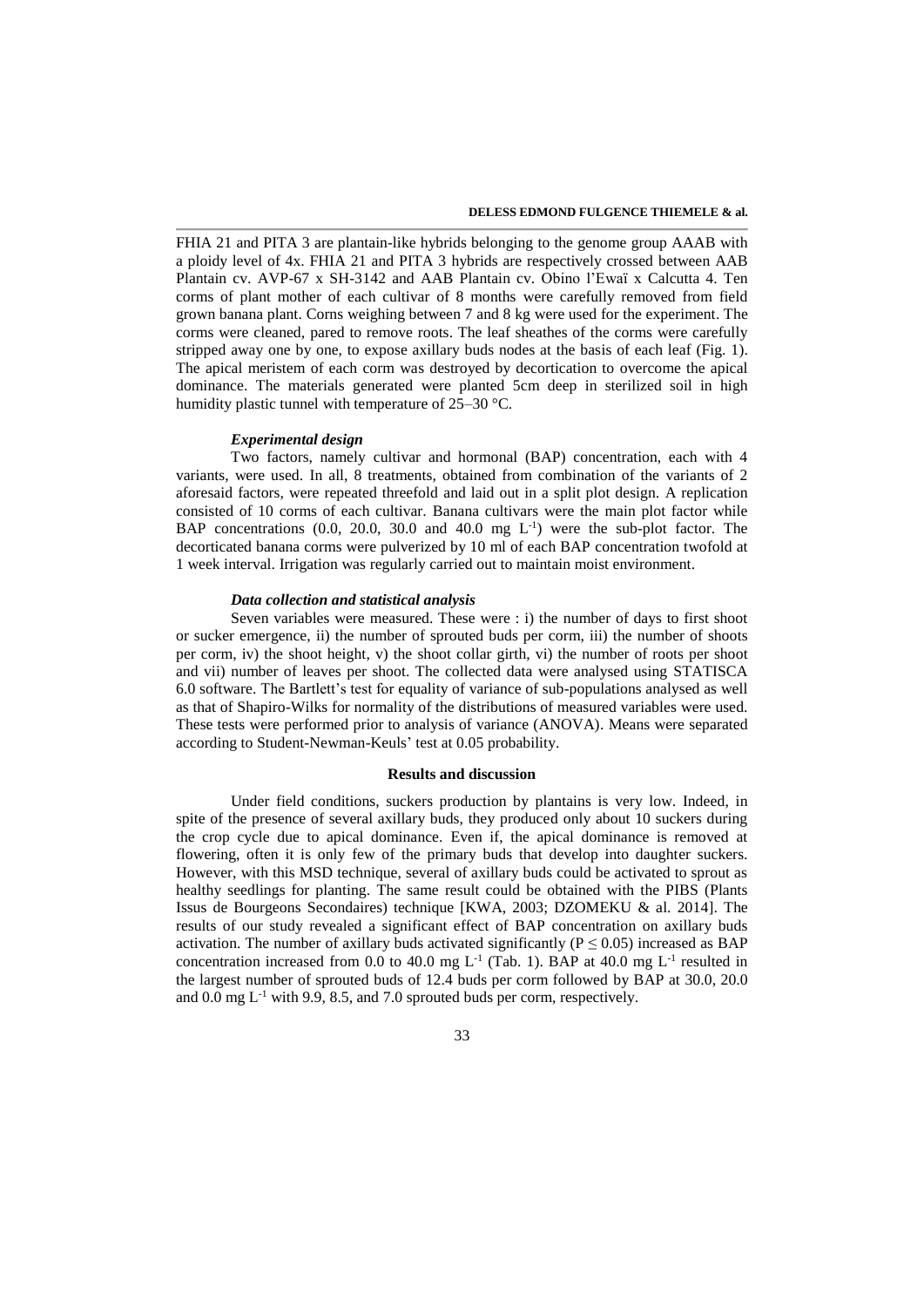# **MACROPROPAGATION OF PLANTAIN (***MUSA* **SPP.) CULTIVARS PITA 3, FHIA 21, ORISHELE …**

Results also indicated that BAP concentration had a significant ( $P \le 0.05$ ) influence on the number of days from corm sowing to first shoot emergence and number of shoot per corm (Tab. 1). Banana corms treated with BAP at 40.0 mg  $\overline{L}^{-1}$  produced the first shoot earlier at 20.0 days followed by corms treated with BAP at 30.0, 20.0 and 0.0 mg  $L^{-1}$ with 25.1, 28.5 and 28.3 days, respectively (Tab. 1). This result quite agrees with the study of KINDIMBA & MSOGOYA (2014) who shows the effect of BAP on first shoot emergence. In another study, MSOGOYA & MWAKISITU (2014) reported the action of another cytokinin (Thidiazuron, TDZ) on the first shoot emergence and the number of shoot per corm. Cytokinins such as benzyl amino purine (BAP) and Kinetin are generally known to reduce the apical meristem dominance and induce both axillary and adventitious shoots formation from meristematic explants in banana [DEVENDRAKUMAR & al. 2013]. The effectiveness of BAP over other cytokinins in inducing multiplication of shoot tip cultures has been reported in different cultivars of banana *in vitro* micropropagation and *in vivo* macropropagation [BUAH & al. 2010; AZAM & al. 2010; JAFARI & al. 2011; BHOSALE & al. 2011; KINDIMBA & MSOGOYA, 2014]. Sometime, the BAP is combined with additives like bio-fertilizers such as *Bacillus subtilis* to induce more sprouting of axillary buds in banana [SAJITH & al. 2014].

With respect to BAP concentration effect, in relation to the number of shoots per corm, the number of shoots significantly ( $P \le 0.05$ ) increased with BAP concentration from  $0.0$  to  $40.0$  mg  $L^{-1}$  (Tab. 1). Four statistically different groups of means were evidenced. First, represented by BAP concentration of  $0.0 \text{ mg } L^{-1}$  was characterised by very low number of shoots per corm (165.0 shoots). Second, illustrated by BAP concentration of 20.0 mg  $L^{-1}$  differed from the first by low number of shoots per corm (181.2 shoots). Third, consisting of BAP concentration of 30.0 mg  $L^{-1}$  was marked by fairly high number of shoots per corm (204.8 shoots). Fourth, comprising BAP concentration of 40.0 mg L<sup>-1</sup> stood out from the first 3 groups by the highest number of shoots per corm (280.8 shoots).

Number of leaves per sucker, sucker height and sucker collar girth significantly (P  $\leq$  0.05) increased as BAP concentration increased from 0.0 to 40.0 mg L<sup>-1</sup> (Tab. 2). Moreover, number of roots per sucker did not influenced by BAP concentration. Corms treated with BAP at 40.0 mg  $L^{-1}$  produced suckers with the largest number of leaves of 4.4 per sucker followed by corms treated with BAP at 30.0, 20.0 and 0.0 mg  $L^{-1}$  with 4.0, 3.4 and 2.9 leaves per sucker, respectively. Conversely, corms treated with BAP at 40.0 mg  $L^{-1}$ had largest collar diameter and tallest sucker followed by corms treated with BAP at 30.0, 20.0 and 0.0 mg L-1 . Similar result was obtained by KINDIMBA & MSOGOYA (2014) with the positive action of BAP at 1.5 and 3.0 mg  $L^{-1}$  on banana growth parameters and shoots production. Contrary to KINDIMBA & MSOGOYA (2014) work, positive responses of banana were obtained in our study with high BAP concentration  $(40.0 \text{ mg L}^{-1})$ where corms from mother plant were used compared to corms from suckers used by KINDIMBA & MSOGOYA (2014). In a similar experiment, MANZUR MACIAS (2001) increased suckers proliferation by injecting 4.0 ml of BAP at 40.0 mg  $L^{-1}$  in the cavity left by the removal of the apical meristem of the corms. Under *in situ* conditions where BAP at  $40.0$  mg  $L<sup>-1</sup>$  treated sucker produced an average of 4 suckers at both G1s and G2s stages and the same technique applied to G3s produced an average of 13 plantlets, which are very similar to those obtained *in vitro*.

Banana cultivar had a significant ( $P \le 0.05$ ) effect on the number of sprouted buds per corm, number of days to first shoot emergence and number of shoots per corm (Tab. 3).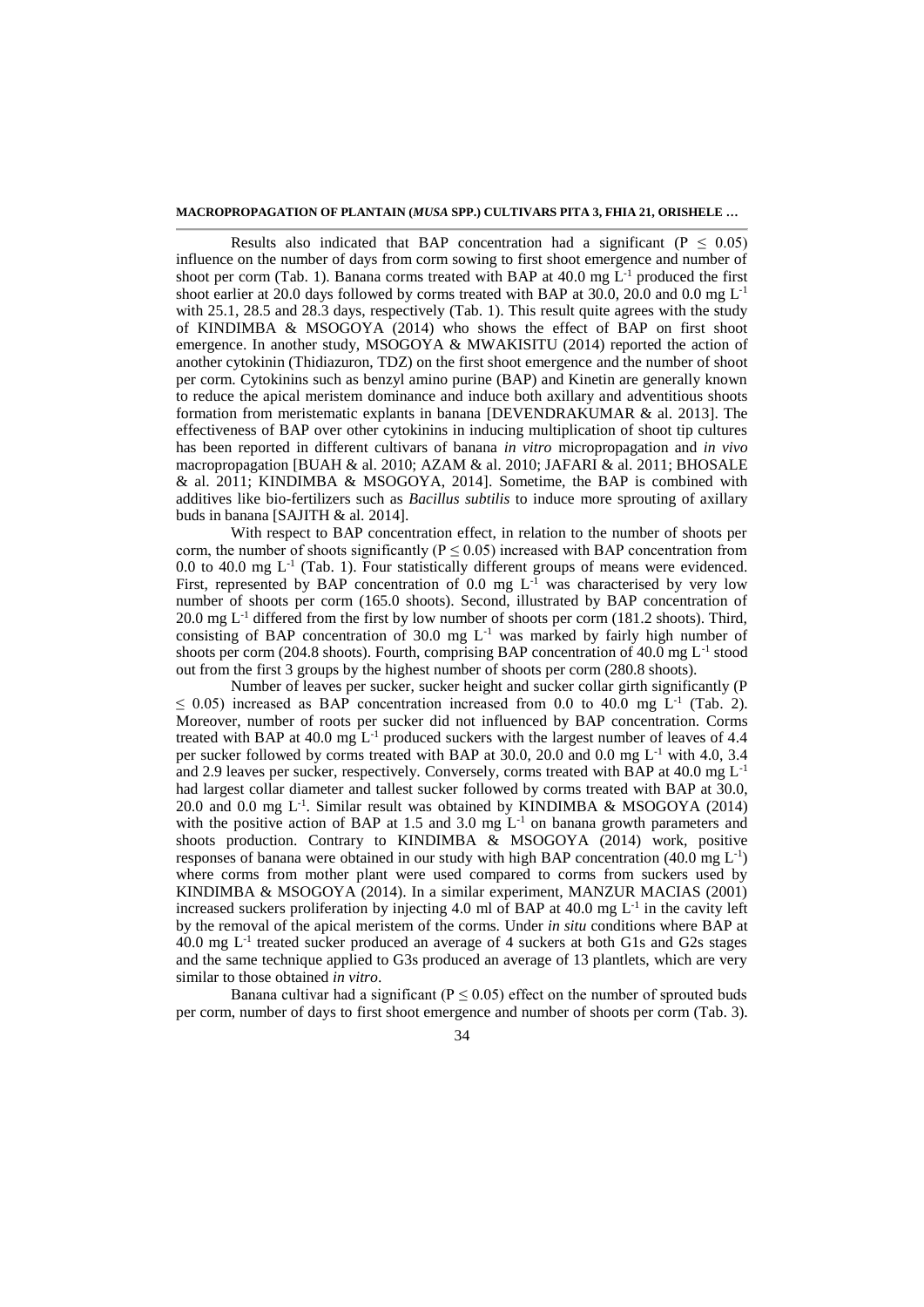Cultivar PITA 3 (plantain-like hybrid) produced the first shoot earlier at 26.3 days and the largest number of sprouted buds with 8.0 buds per corm against 5.8, 6.3 and 7.8 buds sprouted per corm in ORISHELE, CORNE 1 and FHIA 21, respectively. PITA 3 also produced the largest number of shoots of 198.2 per corm compared with banana cv. CORNE 1, ORISHELE and FHIA 21 with 137.3, 147.8 and 178.6 shoots per corm, respectively. However, banana cultivar had no significant ( $P \le 0.05$ ) effect on sucker height, collar girth, number of leaves and roots per sucker. The results of the investigation revealed an influence of the banana variety to MSD technique on shoot proliferation. Indeed, varieties behavior is not the same *in vivo* macropropagation [DZOMEKU & al. 2014, MSOGOYA & MWAKISITU, 2014]. PITA 3 and FHIA 21 belonging to the same subgroup of plantain (French's group) produced the largest number of sucker compared to CORNE 1 and ORISHELE belonging to False Horn group. This result concurs with those of KWA (2003), who found that the average number of suckers was significantly higher for French clair (French) and French sombre (French) with approximately 18 and 17 suckers, respectively than Bâtard (False Horn) and Mbouroukou  $N^{\circ}$  1 (False Horn) with approximately 14 and 16 suckers, respectively. The best performance of FHIA 21 and PITA 3 seems to be linked to their ploidy level. FHIA 21 and PITA 3 are hybrids belonging to the genome group AAAB with a ploidy level of 4x, whereas, CORNE 1 and ORISHELE are triploid plantains belonging to the genome group AAB with a ploidy level of 3x. The superiority of tetraploid hybrids would be partly due to gene dosage effects at polyploid level [ORTIZ, 1995; TOMEKPE & al. 1995].

The interaction of banana cultivars and BAP concentrations had a significant ( $P \leq$ 0.05) effect on number of sprouted buds per corm (Fig. 2) and number of shoots per corm (Fig. 3). Banana cv. PITA 3 produced the largest number of sprouted buds of 13.3, 10.9, 9.5 and 8.0 buds per corm with BAP at 40.0, 30.0, 20.0 and 0.0 mg L-1 respectively, followed by FHIA 21, CORNE 1 and ORISHELE (Fig. 2). Shoot production by PITA 3 was the highest among the cultivars whatever BAP concentrations. Indeed, PITA 3 produced the largest number of shoot of 344.1, 240.5, 213.1 and 198.1 shoots per corm with BAP at 40.0, 30.0, 20.0 and 0.0 mg L<sup>-1</sup> respectively followed by FHIA 21, ORISHELE and CORNE 1 (Fig. 3). The interaction of banana cultivars and BAP concentrations had no significant ( $P \leq$ 0.05) effect on sucker height, sucker collar girth and number of leaves per sucker.

### **Conclusion**

We postulated that there may be a BAP concentration able to increase effectiveness of the *in vivo* macropropagation of plantain. After the testing, only the BAP concentration equal to  $40.0 \text{ mg } L^{-1}$  was the most effective. The *multiplication sur souches décortiquées* (MSD) technique is an effective method that could generate large quantities of healthy planting materials from any type of corms. The technique was more efficient when combined with BAP at 40.0 mg  $L^{-1}$ . This dose increased at least 50 % of shoots production. The response of banana to BAP depends on cultivars where cv. PITA 3 provides the highest *in vivo* multiplication rate with BAP at  $40.0$  mg  $L^{-1}$ . Further studies are required to test the responses of other plantain cultivars to *in vivo* macropropagation in combination with different BAP concentrations or other cytokinin growth regulators.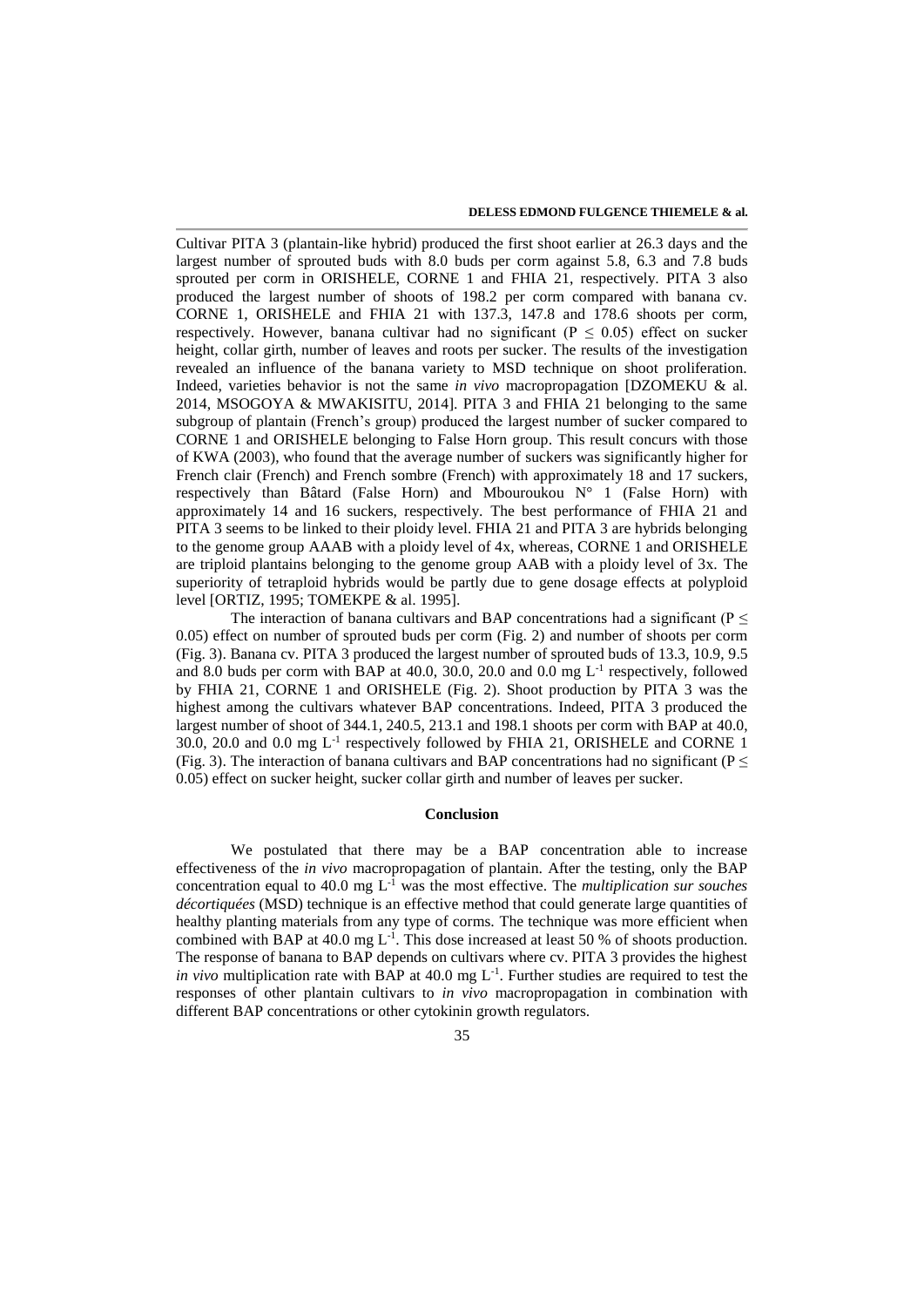| <b>Tab. 1</b> : Effect of BAP concentrations on <i>in vivo</i> multiplication of plantain cultivars |                                     |                                            |                                     |  |  |
|-----------------------------------------------------------------------------------------------------|-------------------------------------|--------------------------------------------|-------------------------------------|--|--|
| <b>BAP</b> concentration<br>$(mg L^{-1})$                                                           | Number of sprouted<br>buds per corm | Number of days to<br>first shoot emergence | <b>Number of shoots</b><br>per corm |  |  |
| 0.0                                                                                                 | 7.0 <sup>a</sup>                    | $28.5^{\rm a}$                             | $165.0^{\rm a}$                     |  |  |
| 20.0                                                                                                | $8.5^{b}$                           | $28.3^{a}$                                 | $181.2^{ab}$                        |  |  |
| 30.0                                                                                                | 9.9 <sup>c</sup>                    | 25.1 <sup>b</sup>                          | 204.8 <sup>b</sup>                  |  |  |
| 40.0                                                                                                | 12.4 <sup>d</sup>                   | 20.0 <sup>c</sup>                          | $280.8^{\circ}$                     |  |  |
| $(%^{(0)}_{0})^{1}$                                                                                 | 15.1                                | 12.3                                       | 17.4                                |  |  |

**MACROPROPAGATION OF PLANTAIN (***MUSA* **SPP.) CULTIVARS PITA 3, FHIA 21, ORISHELE …**

Means followed by the same letters within the column are not significant different at 5% level after Student Newman-Keuls' test.

**Tab. 2**: Effect of BAP concentrations on growth parameters of plantain suckers

| <b>BAP</b> concentration<br>$(mg L^{-1})$ | Number of<br>leaves per<br>suckers | Sucker height<br>(cm) | Sucker collar<br>$girth$ (cm) | Number of<br>roots per sucker |
|-------------------------------------------|------------------------------------|-----------------------|-------------------------------|-------------------------------|
| 0.0                                       | 2.9 <sup>a</sup>                   | 10.2 <sup>a</sup>     | 0.9 <sup>a</sup>              | 8.8 <sup>a</sup>              |
| 20.0                                      | $3.4^{b}$                          | 11.1 <sup>b</sup>     | 1.1 <sup>b</sup>              | 9.1 <sup>a</sup>              |
| 30.0                                      | 4.0 <sup>c</sup>                   | $12.5^{\circ}$        | 1.3 <sup>c</sup>              | 9.2 <sup>a</sup>              |
| 40.0                                      | $4.4^{d}$                          | 14.2 <sup>d</sup>     | 1.9 <sup>d</sup>              | 9.3 <sup>a</sup>              |
| CV(%)                                     | 16.2                               | 12.7                  | 20.1                          | 9.7                           |

Means followed by the same letters within the column are not significant different at 5% level after Student Newman-Keuls' test.

| <b>Cultivar</b>              | Number of                 | Number of days to        | <b>Number of shoots</b> |
|------------------------------|---------------------------|--------------------------|-------------------------|
|                              | sprouted buds per<br>corm | first shoot<br>emergence | per corm                |
| <b>CORNE</b> 1(False Horn)   | 6.3 <sup>a</sup>          | $28.3^{\rm a}$           | $137.3^a$               |
| <b>ORISHELE</b> (False Horn) | 5.8 <sup>a</sup>          | 28.1 <sup>a</sup>        | 147.8 <sup>a</sup>      |
| PITA 3 (French)              | 8.0 <sup>b</sup>          | $26.3^{b}$               | 198.2 <sup>b</sup>      |
| FHIA 21 (French)             | 7.8 <sup>b</sup>          | $28.0^{\rm a}$           | 176.6 <sup>b</sup>      |
| CV(%)                        | 18.3                      | 10.4                     | 15.8                    |

**Tab. 3**: Response of plantain cultivar to MSD technique on *in vivo* shoot proliferation

Means followed by the same letters within the column are not significant different at 5% level after Student Newman-Keuls' test.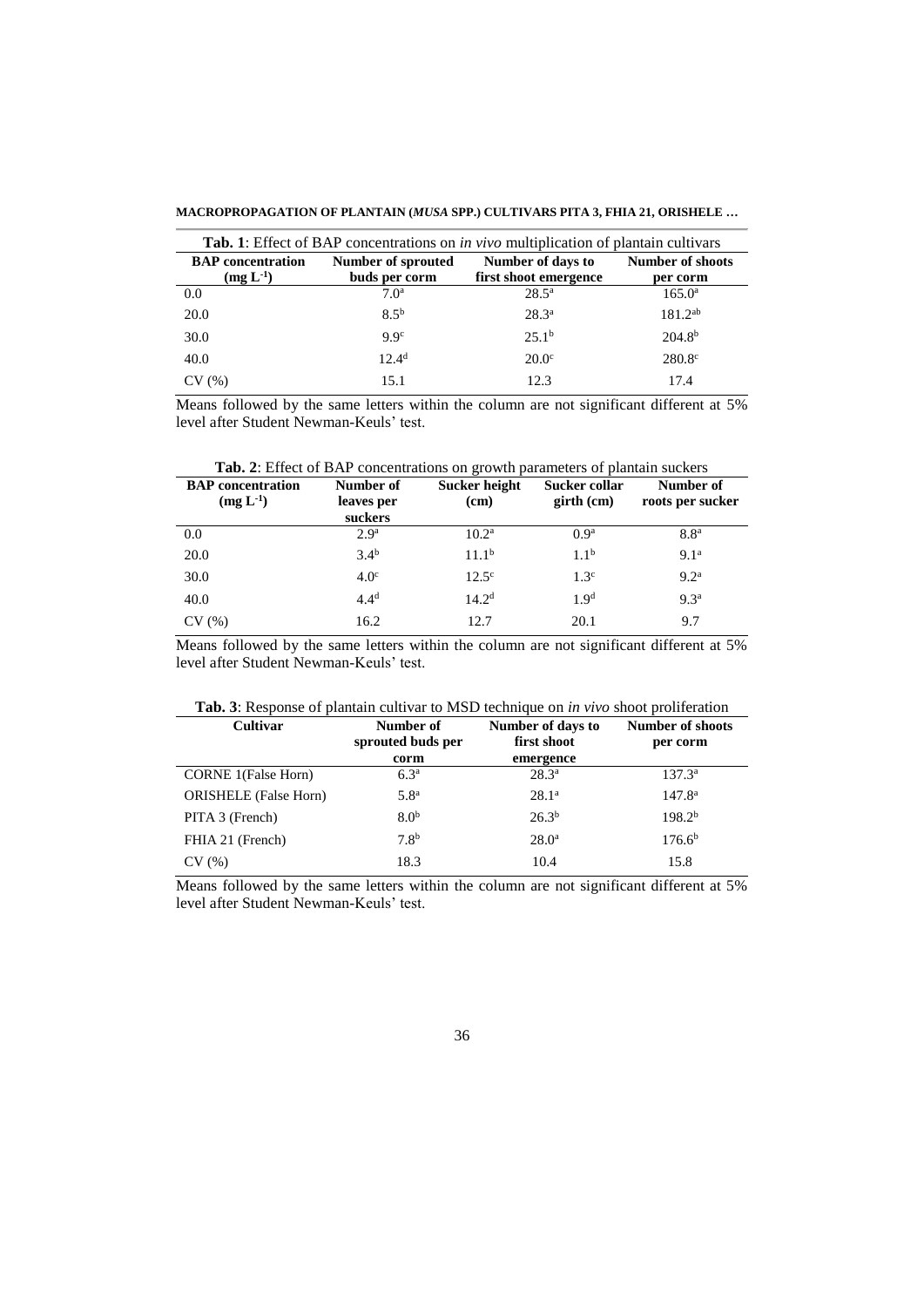**DELESS EDMOND FULGENCE THIEMELE & al.**



**Fig. 1.** Deshealthed and decorticated corms of plantain cultivars FHIA 21, PITA 3, ORISHELE and CORNE<sub>1</sub>



**Fig. 2.** The effect of different BAP concentrations on number of sprouted buds per corm of plantain cultivars CORNE 1, ORISHELE, FHIA 21 and PITA 3. Bar indicates the standard error of mean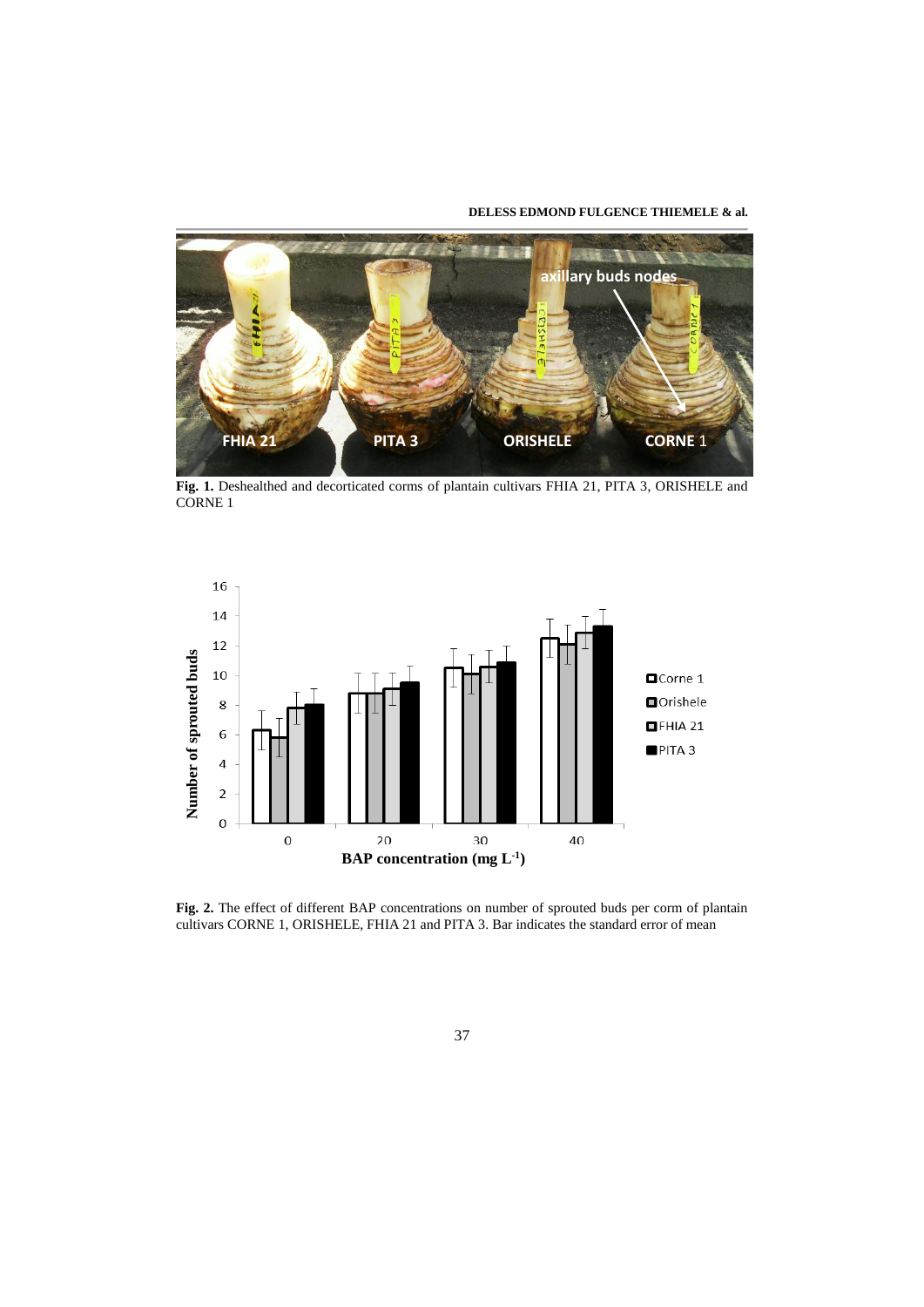



**Fig. 3.** The effect of different BAP concentrations on number of shoots per corm of plantain cultivars CORNE 1, ORISHELE, FHIA 21 and PITA 3. Bar indicates the standard error of mean

#### **References**

- AZAM F. M. S., ISLAM S., RAHMATULLAH M. & ZAMAN A. 2010. Clonal Propagation of Banana (*Musa* spp.) cultivar 'BARI-1' (AAA Genome, Sapientum Subgroup). *Acta Hort.* **879**, ISHS: 537-544.
- BHOSALE U. P., DUBHASHI S. V., MALI N. S. & RATHOD H. P. 2011. *In vitro* shoot multiplication in different species of Banana. *Asian Journal of Plant Science and Research*. **1**(3): 23-27.
- BUAH J. N., DANSO E., TAAH K. J., ABOLE E. A. BEDIAKO E. A., ASIEDU J. & BAIDOO R. 2010. The effects of different concentrations of cytokinins on the in vitro multiplication of plantain (*Musa spp*.). *Biotechnology.* **9**: 343-347.
- DEVENDRAKUMAR D., ANBAZHAGAN M. & RAJENDRAN R. 2013. Effect of Benzyl Amino Purine (BAP) concentration on *in vitro* shoot proliferation of Banana (*Musa spp*.). *International Journal of Research in Biotechnology and Biochemistry.* **3**(3): 31-32.
- DZOMEKU B. M., DARKEY S. K., WÜNSCHE J. N. & BAM R. K. 2014. Response of selected local plantain cultivars to PIBS (plants issus de bourgeons secondaires) technique. *J. Plant Develop.* **21**: 117-123.

FAO STATS. 2010. (Food and Agriculture Organization). Food and agriculture indicators

ESSA Accessed on January 11, 2013[. http://www.fao.org/es/ess/top/country.htmlFAO.](http://www.fao.org/es/ess/top/country.htmlFAO)

FOGAIN R. 2000. Evaluation of Musa Species for susceptibility to nematodes and study of resistance mechanisms. *Acta Hort.* **540**: 215-224.

JACOBSEN K., FOGAIN R., MOUASSOM H. & DE WAELE D. 2004. Musa-based cropping systems of the Cameroon highlands: A case study of the West and North West provinces of Cameroon with emphasis on nematodes. *Fruits*. **59**(5): 311-318.